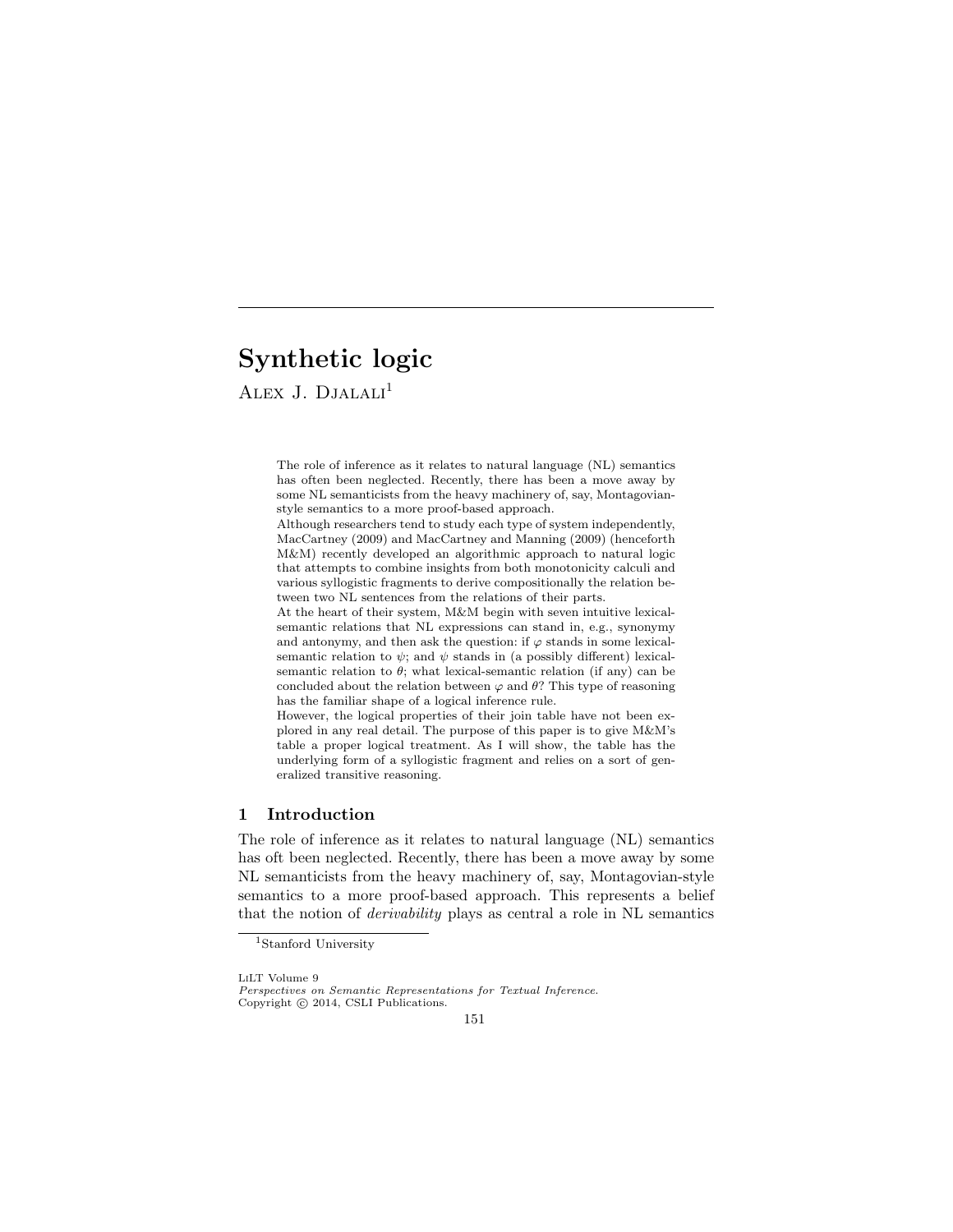as that of *entailment*. Beginning with van Benthem (1986), and continuing on with Valencia (1991), Dowty (1994), Gilad and Francez (2005), Moss (2008), Moss (2010), van Benthem (2008), Moss (2009) and Moss (2012) among others, the study of various *natural logics* has become commonplace.

Natural logicians place an emphasis on the development and study of proof theories that capture the sort of inferences speakers of a particular NL like English make *in practice*. It should be said, though, that 'natural logic' is a catchall term that refers to either the study of various monotonicity calculi à la van Benthem or Aristotelean-style syllogistic fragments à la Moss. Although researchers tend to study each type of system independently, MacCartney (2009) and MacCartney and Manning (2009) (henceforth M&M) recently developed an algorithmic approach to natural logic that attempts to combine insights from both monotonicity calculi and various syllogistic fragments to derive compositionally the relation between two NL sentences from the relations of their parts.

At the heart of their system, M&M begin with seven intuitive lexicalsemantic relations that NL expressions can stand in, e.g., *synonymy* and *antonymy*, and then ask the question: if  $\varphi$  stands in some lexicalsemantic relation to  $\psi$ ; and  $\psi$  stands in (a possibly different) lexicalsemantic relation to  $\vartheta$ ; what lexical-semantic relation (if any) can be concluded about the relation between  $\varphi$  and  $\vartheta$ ? This type of reasoning has the familiar shape of a logical inference rule, a schema of which is given in (1):

$$
(1) \qquad \qquad \frac{\varphi R \psi \qquad \psi S \vartheta}{\varphi T \vartheta}
$$

Drawing from their stock of lexical-semantic relations, for every instance of *R* and *S*, M&M reason semantically to calculate *T*, and present their results in what they call a *join table*. However, to my knowledge at least, the logical properties of their join table have not been explored in any real detail. The purpose of this paper is to give M&M's table a proper logical treatment. As I will show, the table has the underlying form of a syllogistic fragment and relies on a sort of *generalized transitive reasoning*. Here, I define a basic set-theoretic semantics and proof calculus for M&M's join table and prove a completeness theorem for it.

# 2 Synthetic Logic

I begin first by defining the syntax of a *synthetic language SYN* . **Definition 2.1** (Syntax of *SYN*). Let  $p_1, \ldots, p_n$  be *atoms* for  $n < \omega$ ,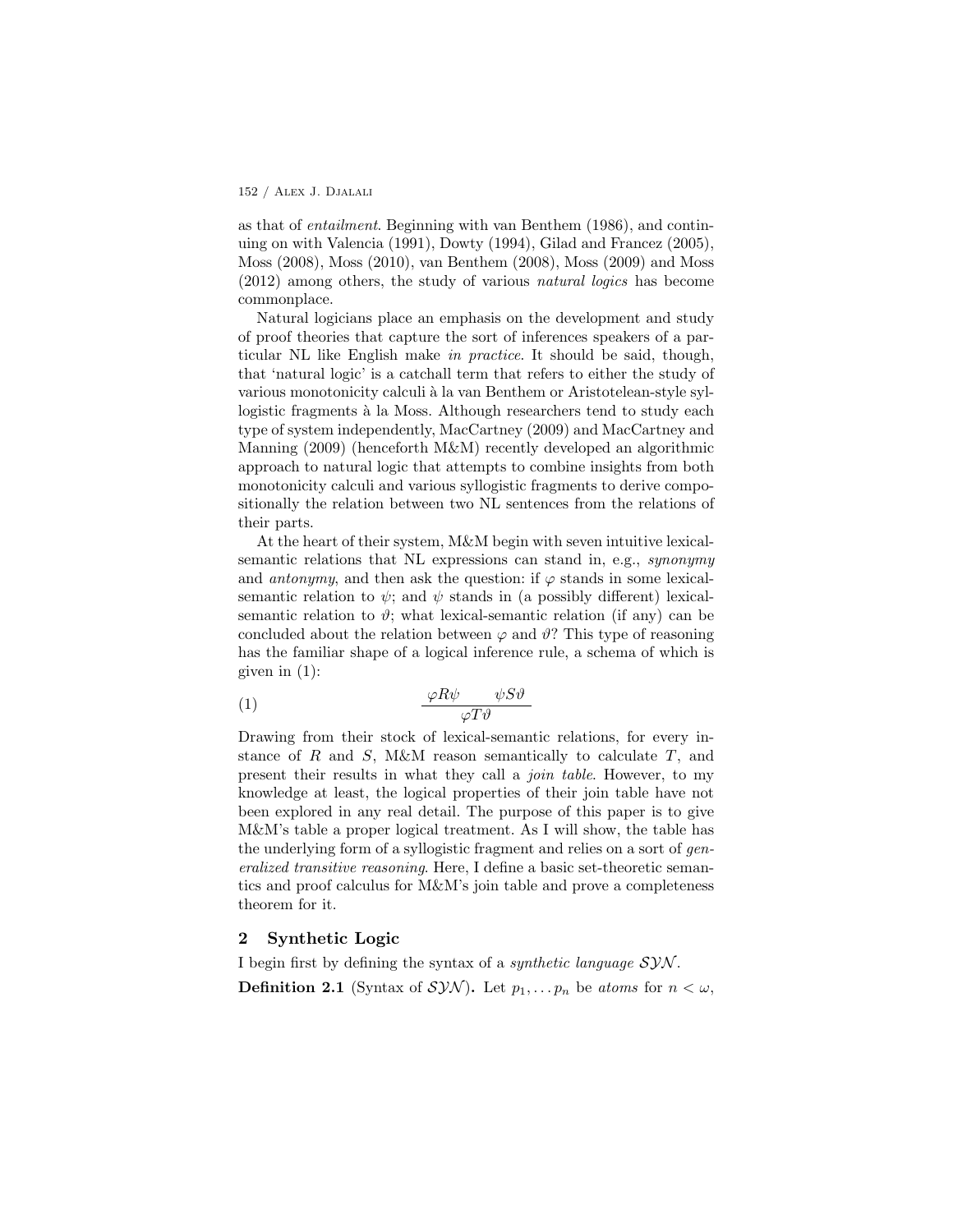which themselves are all elements of  $\Phi$  the set of *proper terms*. Then

1. If  $\varphi$  is a proper term, then so is  $\overline{\varphi}$ . Nothing else is a proper term.

2. If  $\varphi$  and  $\psi$  are proper terms, then

$$
\varphi \equiv \psi, \quad \varphi \sqsubset \psi, \quad \varphi \sqsupset \psi, \n\varphi \wedge \psi, \quad \varphi \parallel \psi, \quad \varphi \smile \psi
$$

are *synthetic terms*.

I let *SYN* be the smallest set containing both sets of proper and synthetic terms given by definition 2.1. I say  $\overline{\varphi}$  is the *complement* of  $\varphi$ and refer to the set  $\mathcal{M} = \{\equiv, \sqsubset, \sqsupset, \wedge, \mathbb{J}, \vee\}$  as the set of *MaCcartney relations*, as they are taken from MacCartney (2009) and MacCartney and Manning (2009). The relations themselves can be read as *equality, strict forward* and *reverse entailment, negation, alternation* and *cover* respectively. I use *R, S* and *T* as meta-logical variables ranging over elements of M; and I will use  $\varphi, \psi$  and  $\vartheta$  as meta-logical variables ranging over proper terms. Finally, I assume that  $\varphi \equiv \overline{\overline{\varphi}}$  for all  $\varphi$ .

In definition 2.1, I use the term 'atoms' as opposed to, say, 'proposition letters'. This is purposeful. Intuitively, there is nothing that prevents the atoms of a synthetic language *SYN* from being NL expressions of any type, assuming some sort of syntactic typing. From a formal perspective, this would simply amount to considering a family of synthetic languages  $\{SNN_{\alpha} \mid \alpha \in Types\}$ , where *Types* is the set of, say, Montagovian types. To better understand this, suppose

(2) run < move

is a member of some intransitive verb synthetic language  $S\mathcal{YN}_{IV}$ . Intuitively, (2) makes the meta-semantic statement, "The intransitive verb *run* strictly forward entails the intransitive verb *move*". In this way, synthetic languages are quite general – they just are languages of the lexicon.

No doubt synthetic languages are impoverished, as they lack the classical boolean connectives. This is not to say that a synthetic language could not be extended. I refer the reader to Moss (2010) for a natural logic with boolean connectives both *inside* and *out*. In our setting, the addition of 'inside' boolean connectives would be to augment the class of proper terms by, say, the elements of the set  $\{\neg, \wedge\}$ . This would result in terms like the following:

$$
(3) \t\t \t\t \t \t \varphi \wedge \psi
$$

where  $\varphi$  and  $\psi$  are proper terms.

To have 'outside' boolean connectives would be to augment the class of synthetic terms by a functionally complete set of connectives like the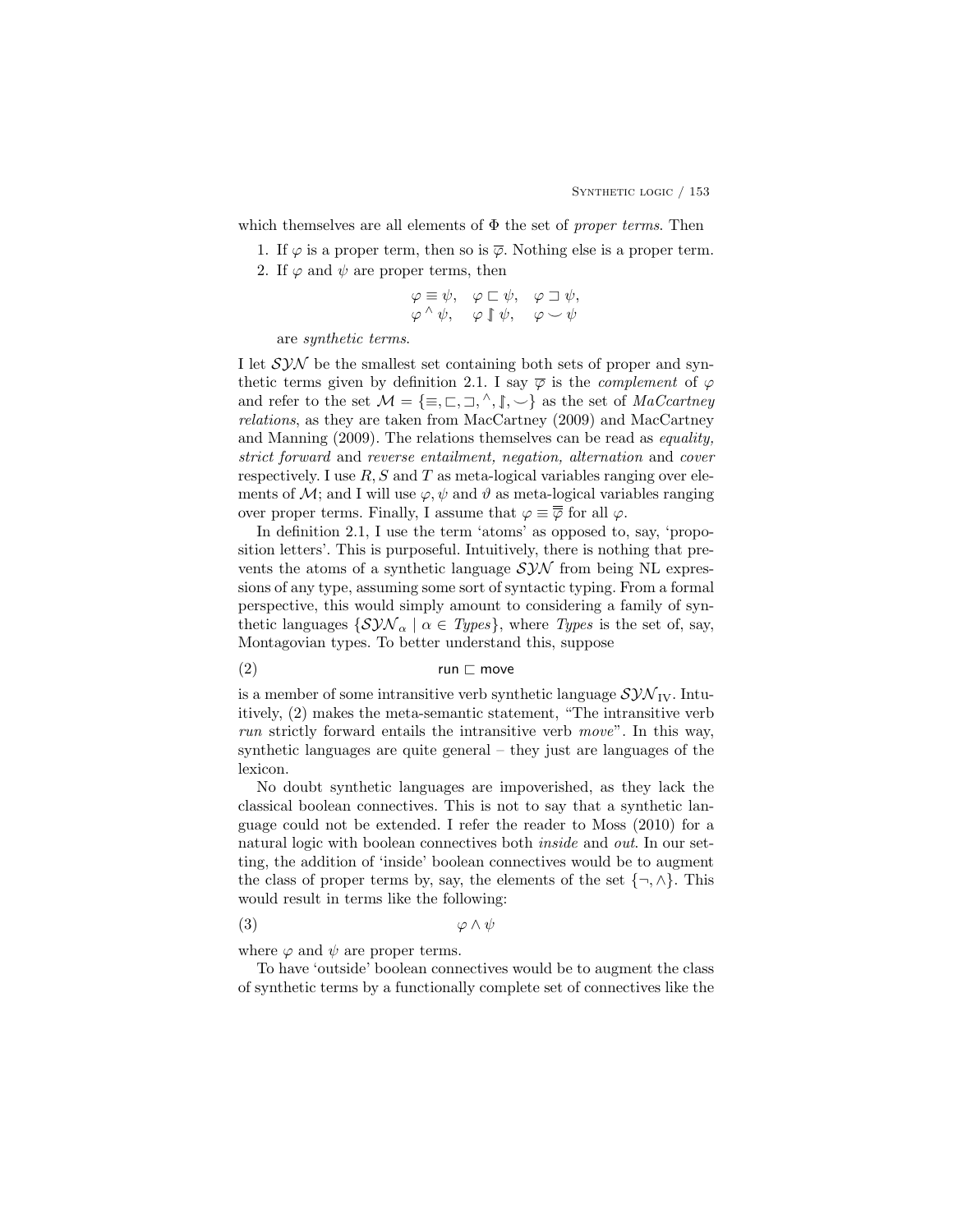one above. Examples of such terms would be

$$
(4) \qquad \qquad (\varphi \sqsubset \psi) \wedge (\vartheta \sqsupset \chi)
$$

where  $\varphi, \psi, \vartheta$  and  $\chi$  are proper terms. Given both outside and inside boolean connectives, the following would be a valid expression exhibiting both types of coordination:

(5) 
$$
((\varphi \wedge \psi) \sqsubset \varphi) \vee ((\varphi \wedge \psi) \sqsupset \varphi)
$$

Without relying on semantic intuitions, it may be difficult to intuit the difference between inside and outside Boolean connectives. From a syntactic perspective, the analogy, here, is between entity level, or more generally, non-sentential level, coordination in a NL language like English, e.g., *John and Mary*, versus sentential level coordination, e.g., *John went to the store and Mary went to the store*. The former would be an instance of inside Boolean coordination, and the latter would be an instance of outside Booelean coordination. As it turns out, augmenting definition 2.1 in this way would be productive for reasons which will become clearer. However, I leave this extension for future work.

Turning now to the semantics of  $SYN$ , I begin first by defining the sorts of models I will be working with.

Definition 2.2 (Synthetic Models). Let a *synthetic model* M be the pair  $\langle D, AAA \cdot BBB \rangle$ , where *D* is a non-empty set and  $AAA \cdot BBB$  is an interpretation function such that  $AAA\varphi BBB \subseteq D$  and

- 1.  $AA\overline{\varphi}BBB = D AAA\varphi BBB;$
- 2.  $AAA\overline{\overline{\phi}}BBB = AAA\varphi BBB;$
- 3.  $AAA\varphi BBB \neq AAA\overline{\varphi}BBB$ ; and

4. 
$$
AAA\varphi BBB \neq \begin{cases} \varnothing & \text{or} \\ D & \text{or} \end{cases}
$$

for all proper terms  $\varphi$ 

The first three conditions on the interpretation function *AAA·BBB* force the standard semantics of set-theoretic complementation. The fourth condition restricts the possible model space to just those models which interpret each proper term *non-vacuously*, where a 'non-vacuous' term is a term which denotes neither the domain in its entirety nor the empty-set. In fact, I call the logic 'synthetic' after Popper (1968) who argues that "synthetic statements in general are placed, by the entailment relation, in the open interval between self-contradiction and tautology".<sup>2</sup>

<sup>2</sup>Instead of reanalyzing non-vacuous terms, such as *the square circle* as a pred-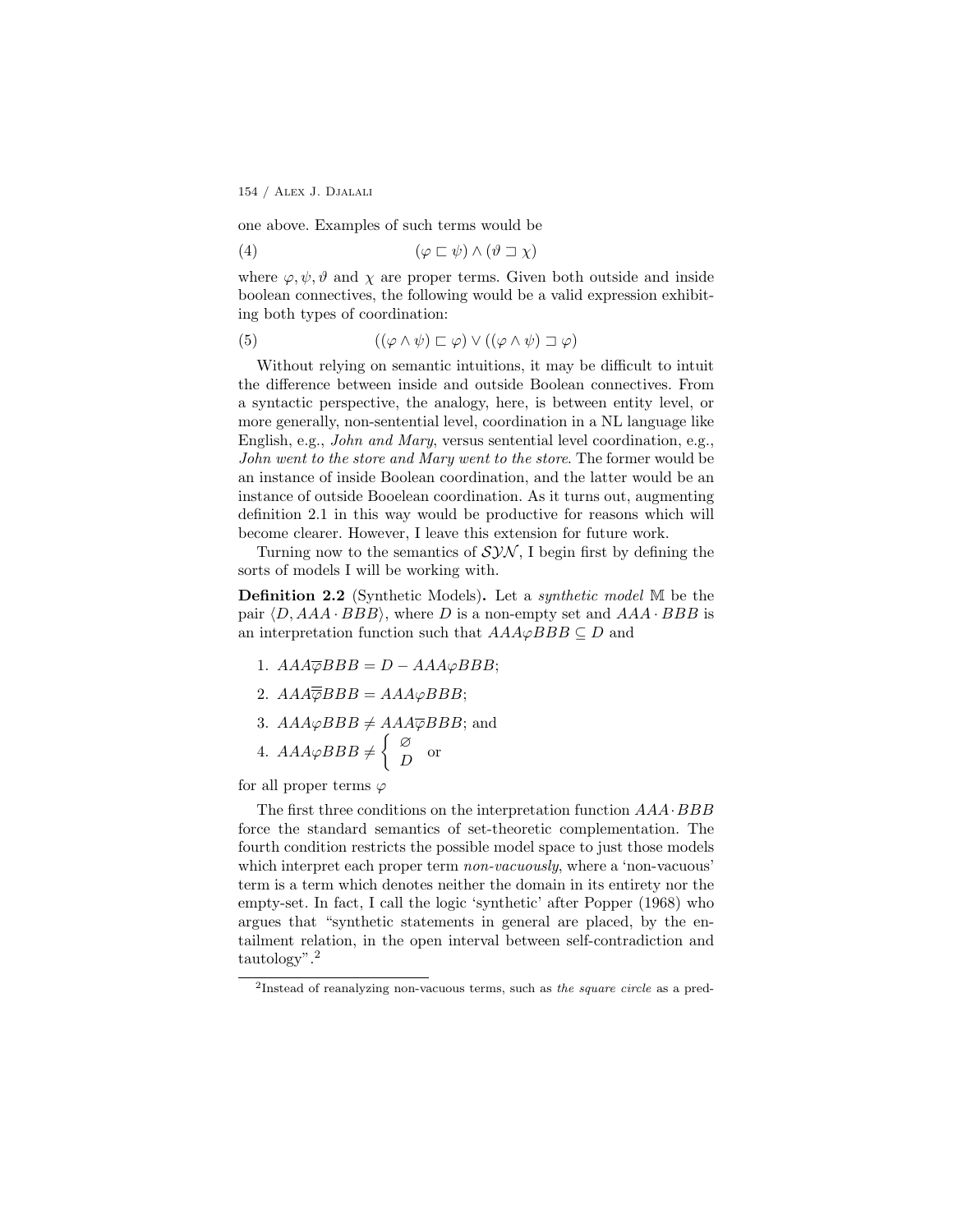SYNTHETIC LOGIC / 155



FIGURE <sup>1</sup>: A graphical representation of the *M*-relations

The semantics of the various synthetic terms can be naturally defined set-theoretically, as in definition 2.3. A pictorial representation of the semantics of each relation is shown in figure 1.

**Definition 2.3** (Tarski-Style Truth-Conditions). Let  $\varphi$  and  $\psi$  be proper terms and *R* a *M*-relation. Define the denotation of the synthetic term  $\varphi R\psi$ , written  $AAA\varphi R\psi BBB$ , as follows:

 $M \models \varphi \equiv \psi \Leftrightarrow AAA\varphiBBB = AAA\psiBBB$  $M \models \varphi \sqsubset \psi \Leftrightarrow AAA\varphi BBB\subset AAA\psiBBB$  $M \models \varphi \sqsupset \psi \Leftrightarrow AAA\varphi BBB \supset AAA\psiBBB$  $M \models \varphi^{\wedge} \psi \Leftrightarrow (AAA\varphi BBB \cap AAA\psi BBB = \varnothing) \wedge (AAA\varphi BBB \cup$  $AAA\psi BBB = D$  $M \models \varphi \upharpoonright \psi \Leftrightarrow (AAA\varphi BBB \cap AAA\psi BBB = \varnothing) \wedge (AAA\varphi BBB \cup$  $AAA\psi BBB \neq D$  $M \models \varphi \smile \psi \Leftarrow (AAA\varphi BBB\cap AAA\psi BBB \neq \varnothing) \land (AAA\varphi BBB\cup$  $AAA\psi BBB = D$ 

icate having an empty-extension à la Russell (1905), M&M bar them from their logic altogether, claiming that such terms fail to divide the world into meaningful conceptual categories. This might seem odd to logicians or philosophers, however, as M&M's formal system is the basis for this work, I see no harm in assuming it here.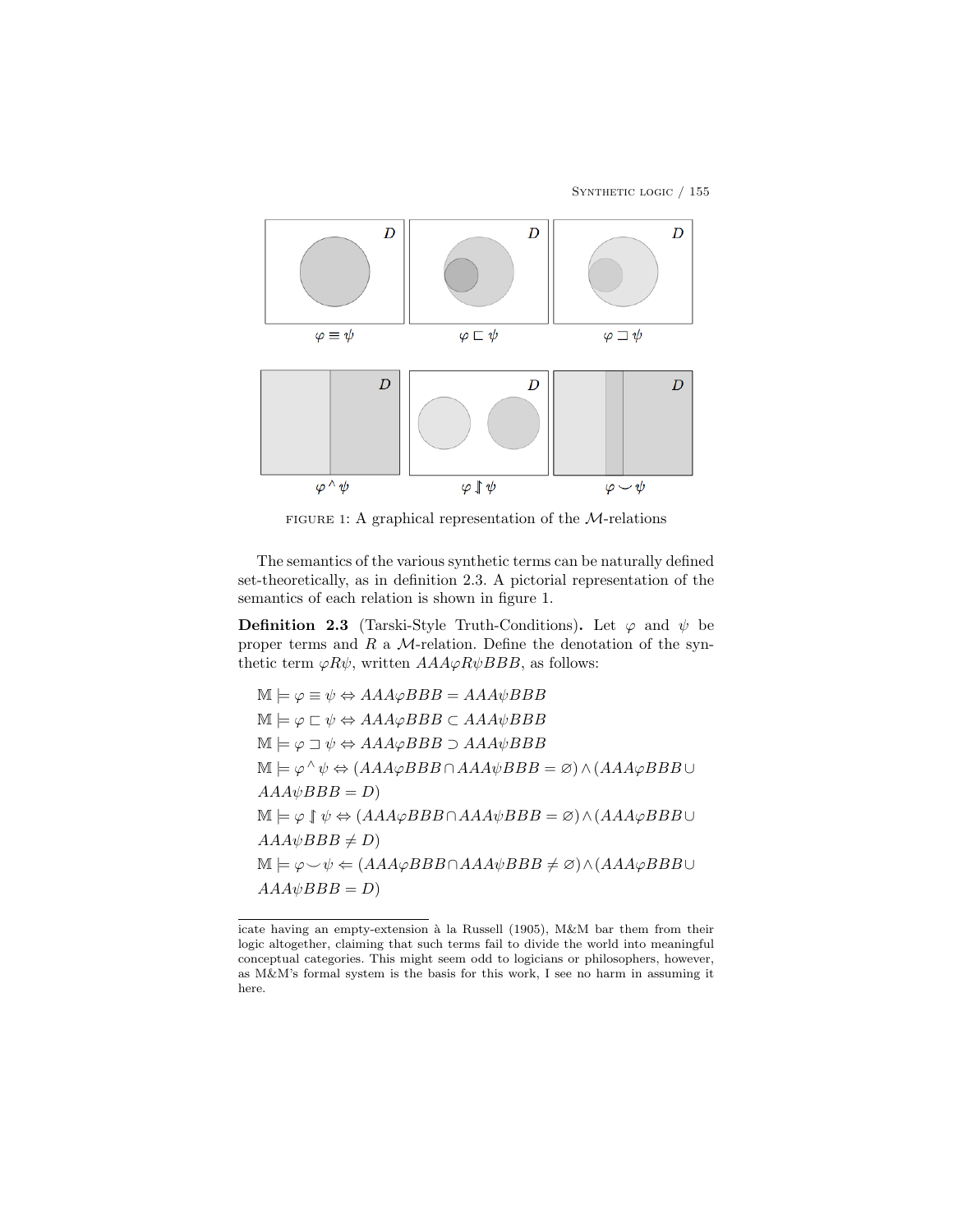156 / Alex J. Djalali

| R, S     | $\equiv$ | ┍ |          |   |   |
|----------|----------|---|----------|---|---|
| $\equiv$ | $\equiv$ | ┌ |          |   |   |
| ┍        | Ē        | □ |          |   |   |
|          |          | ٠ |          |   |   |
| Λ        | Λ        |   | $\equiv$ |   | Г |
|          |          |   | Г        | ٠ | ┍ |
|          |          |   |          |   |   |

FIGURE <sup>2</sup>: *M*-Rules

No doubt the logic could be simplified drastically by giving the semantics of forward entailment in terms of (set-theoretic) sloppy forward containment  $(\subseteq)$  and negation  $(\neg)$  and defining the other *M*-relations in terms of these connectives. However, M&M make the purposeful decision to effectively tease apart the  $\subseteq$  relation into two different ones. I follow suit and sacrifice formal elegance in attempt to capture a finite, primitive stock of semantic relations that humans, at least intuitively, seem to reason in terms of. Having said that, the meta-logical relation of *entailment* will be defined in the usual way.

**Definition 2.4** (Entailment). Let  $\Gamma$  be a set of synthetic terms.  $\Gamma$ *entails*  $\varphi R\psi$  written,  $\Gamma \models \varphi R\psi$  just in case

$$
\mathbb{M} \models \varphi' S \psi' \Rightarrow \mathbb{M} \models \varphi R \psi
$$

for all  $\varphi' S \psi' \in \Gamma$ .

To conclude this section, the members of *M* can be shown to be mutually exclusive.

Theorem 2.1 (Mutual Exclusivity of the *M*-relations). If M is a synthetic model then

$$
\mathbb{M} \models \varphi R \psi \Rightarrow \mathbb{M} \not\models \varphi S \psi
$$

for  $R \neq S$ .

The proof is trivial but tedious and relies on basic set theory and the fact that all proper terms are interpreted non-vacuously.

## 2.1 The Proof Calculus

The proof system of this logic effectively takes the form of a *natural deduction* system. There will be two types of rules: *M*-rules and *D*rules, the former named after MacCartney because they are effectively the rules he works with in his dissertation; and the latter so-named to distinguish the fact that I have added them in this paper to ultimately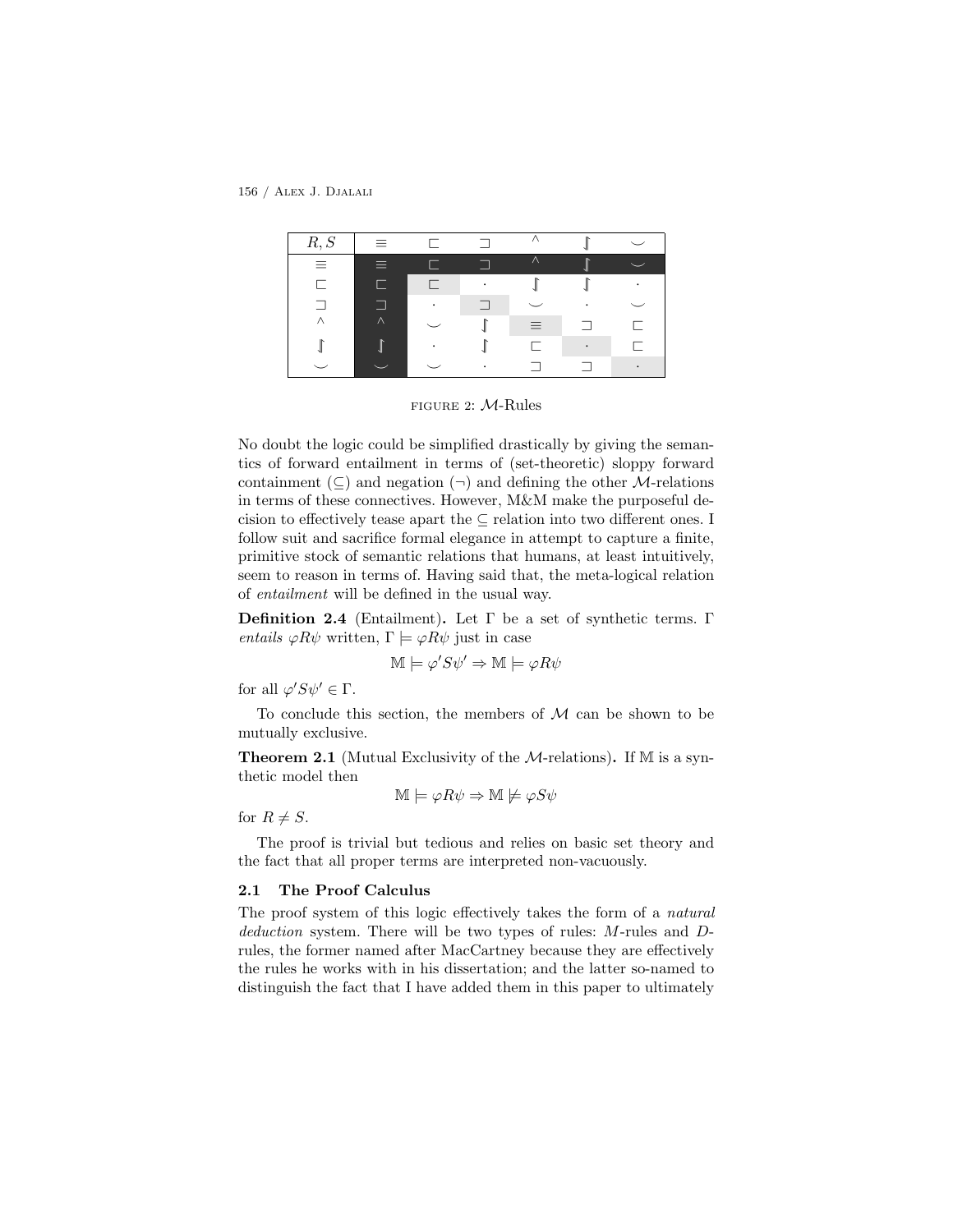create a complete proof-calculus.

I begin with the former, a schema of which is given in definition 2.5.

**Definition 2.5** (*M*-Rules). Let  $\Gamma$  be a set of synthetic formulas. Then,

$$
\frac{\Gamma \vdash \varphi R\psi \qquad \Gamma \vdash \psi S\vartheta}{\Gamma \vdash \varphi T\vartheta} R, S
$$

are rules of the calculus.

This schema is instantiated by taking *T* to be the *M*-relation gotten by intersecting the *M*-relations in the *R*-row and *S*-column in Figure (2). So, for example, (6) is a valid rule in the synthetic proof calculus:

(6) 
$$
\frac{\Gamma \vdash \varphi \equiv \psi \qquad \Gamma \vdash \psi \sqsubset \vartheta}{\Gamma \vdash \varphi \sqsubset \vartheta} \equiv , \sqsubset
$$

It reads, 'If there are derivations from a set of premises  $\Gamma$  of  $\varphi \equiv \psi$ and  $\psi \subset \vartheta$ , then there is a derivation of  $\varphi \subset \vartheta$  from the same set of premises'.

Figure 2 is a modified version of M&M's join table. In their table, the value of the cells marked here with the dot '*·*' correspond to a disjunction of synthetic terms. Translating these cells of their table in terms of the calculus presented here, the pseudo-rule  $\sqsubset$ ,  $\sqsupset$  would be given as follows:

(7) 
$$
\frac{\Gamma \vdash \varphi \sqsubset \psi \qquad \Gamma \vdash \psi \sqsupset \vartheta}{\Gamma \vdash (\varphi \equiv \vartheta) \vee (\varphi \sqsubset \vartheta) \vee (\varphi \sqsupset \vartheta) \vee (\varphi \uparrow \vartheta)} \sqsubset, \square
$$

Although M&M do not define a proper proof a calculus, in this instance, their semantic reasoning reasoning would be as follows:

- Given that (*i*) the set denoted by  $\varphi$  is strictly contained in the set denoted by  $\psi$ , and *(ii)* the set denoted by  $\vartheta$  is strictly contained in the set denoted by  $\psi$ , what can one say about the set-theoretic relation that holds between the sets denoted by  $\varphi$  and  $\chi$ ?
- . One can certainly construct a model in which the set denoted by  $\varphi$  is equal to the set denoted by  $\vartheta$ ; but one can construct a model in which the set denoted by  $\varphi$  is strictly contained in the set denoted by  $\vartheta$ ; but one can also construct ... and so on and so forth for all the disjuncts in (7).
- Given (*i*) and (*ii*), at best, one can say that  $\varphi$  is equivalent to  $\vartheta$ or  $\varphi$  strictly forward entails  $\vartheta$  or ... and so on and so forth.<sup>3</sup>

<sup>3</sup>M&M observe that, given the assumptions in (*i*) and (*ii*), it is not possible to construct a model in which  $\varphi$  and  $\vartheta$  denote complementary sets, lest a contradiction ensue. So, they do not include the synthetic statement  $\varphi \wedge \vartheta$  in the disjunctive statement. (Similarly, for  $\varphi \smile \vartheta$ ).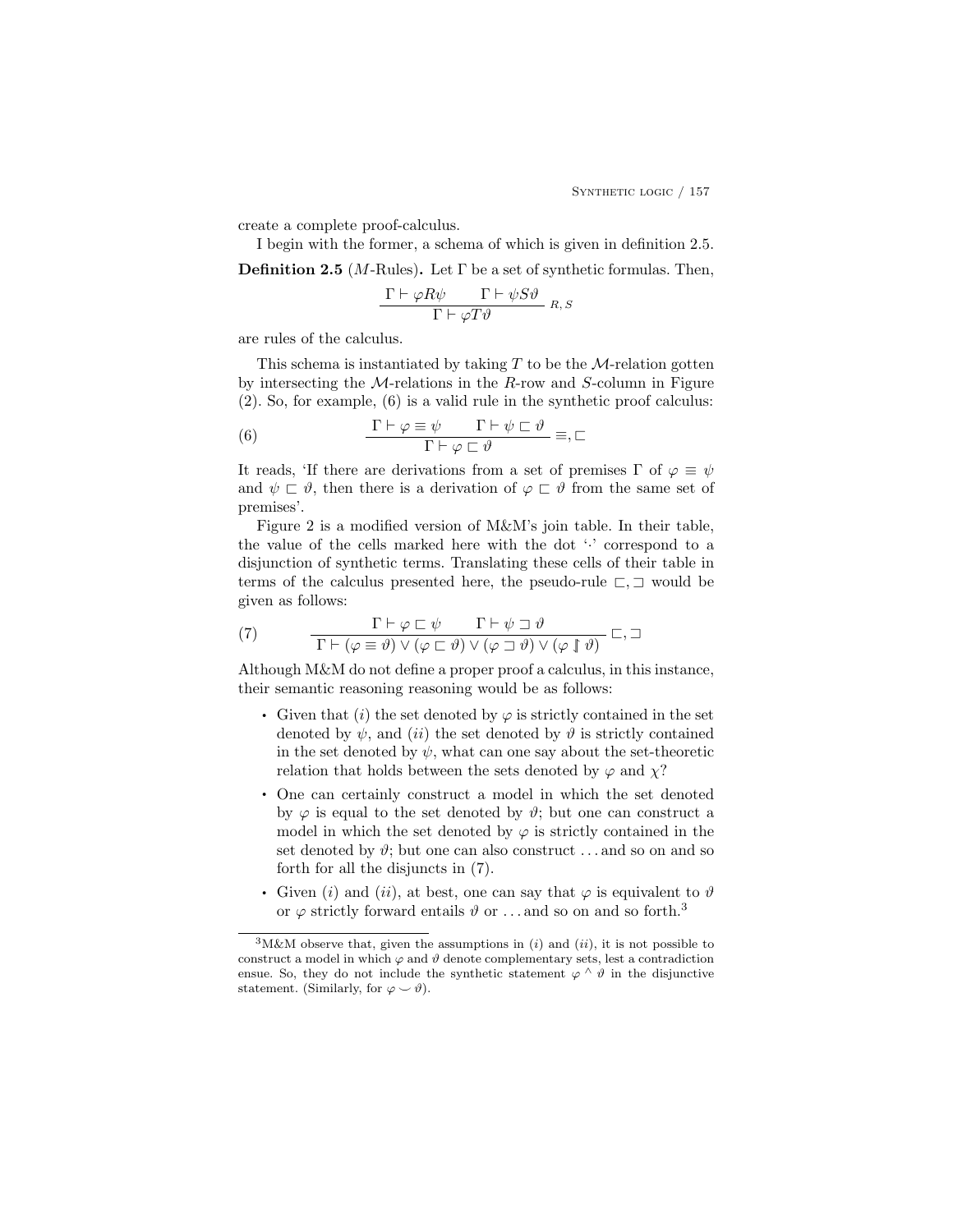The logic, as I have laid it out here, is not expressive enough to capture the above disjunctive reasoning. This is because it lacks 'outside' boolean connectives in the sense made explicit above. This being the case, I omit the values in figure 2 marked with a '*·*' from being possible instantiations of the above schema.

Although not in M&M's original system, I include the following proof rules in the calculus:

**Definition 2.6** (*D*-rules). Again, let  $\Gamma$  be a set of synthetic terms. Then,

$$
\begin{aligned}\n\overline{\Gamma \vdash \varphi \equiv \varphi} & \equiv_1 \quad \frac{\Gamma \vdash \varphi \equiv \psi}{\Gamma \vdash \psi \equiv \varphi} \equiv_2 \quad \overline{\Gamma \vdash \varphi \land \overline{\varphi}} \land_1 \quad \frac{\Gamma \vdash \varphi \land \psi}{\Gamma \vdash \psi \land \varphi} \land_2 \\
\frac{\Gamma \vdash \varphi \sqsubset \psi}{\Gamma \vdash \psi \sqsupset \varphi} \sqsubset_1 \quad \frac{\Gamma \vdash \varphi \sqsupset \psi}{\Gamma \vdash \psi \sqsubset \varphi} \sqsupset_1 \quad \frac{\Gamma \vdash \varphi \mathop{\parallel} \psi}{\Gamma \vdash \psi \mathop{\parallel} \varphi} \mathop{\downarrow_1} \quad \frac{\Gamma \vdash \varphi \smile \psi}{\Gamma \vdash \psi \smile \varphi} \lor_1 \\
\frac{\varphi \in \Gamma}{\Gamma \vdash \varphi} \text{Refl} \\
\frac{\varphi \in \Gamma}{\Gamma \vdash \varphi} \text{Refl}\n\end{aligned}
$$

are rules of the calculus.

The *D*-rules syntactically encode for the basic relational properties of the *M*-relations.  $\equiv_2$ , for example, allows us to prove the fact that settheoretic equality is *symmetric*.

From a logical perspective,  $\Gamma$  is nothing more than a set of premises. However, in natural logic, it is understood as being a *lexicon* that encodes for the basic lexical semantic relations expressions of a language stand in. A sample lexicon might look something like the following:

(8)  $\Gamma = \{$  Dutchman  $\mathbb{I}$  Frenchman, Dutchman  $\sqsubset$  man  $\}$ 

In  $(8)$ ,  $\Gamma$  encodes for the fact that the noun *Dutchman* alternates with the noun *Frenchman* and the fact that the noun *Dutchman* strictly forward entails the noun *man*. (In this case, I am working with a synthetic language of common nouns).

More generally, from a lexicon, various other relations that natural language statements stand in can be proven. To see how the synthetic proof calculus works in practice, consider the following derivations shown in theorem 2.2:

**Theorem 2.2.** Let  $\Gamma$  be a set of premises. The following theorems are all derivable in the proof calculus:<sup>4</sup>

<sup>4</sup>I also provide natural language instances of each theorem to demonstrate that given certain intuitive assumptions about the relations natural language expressions stand in, other intuitive statements about those relations can be inferred.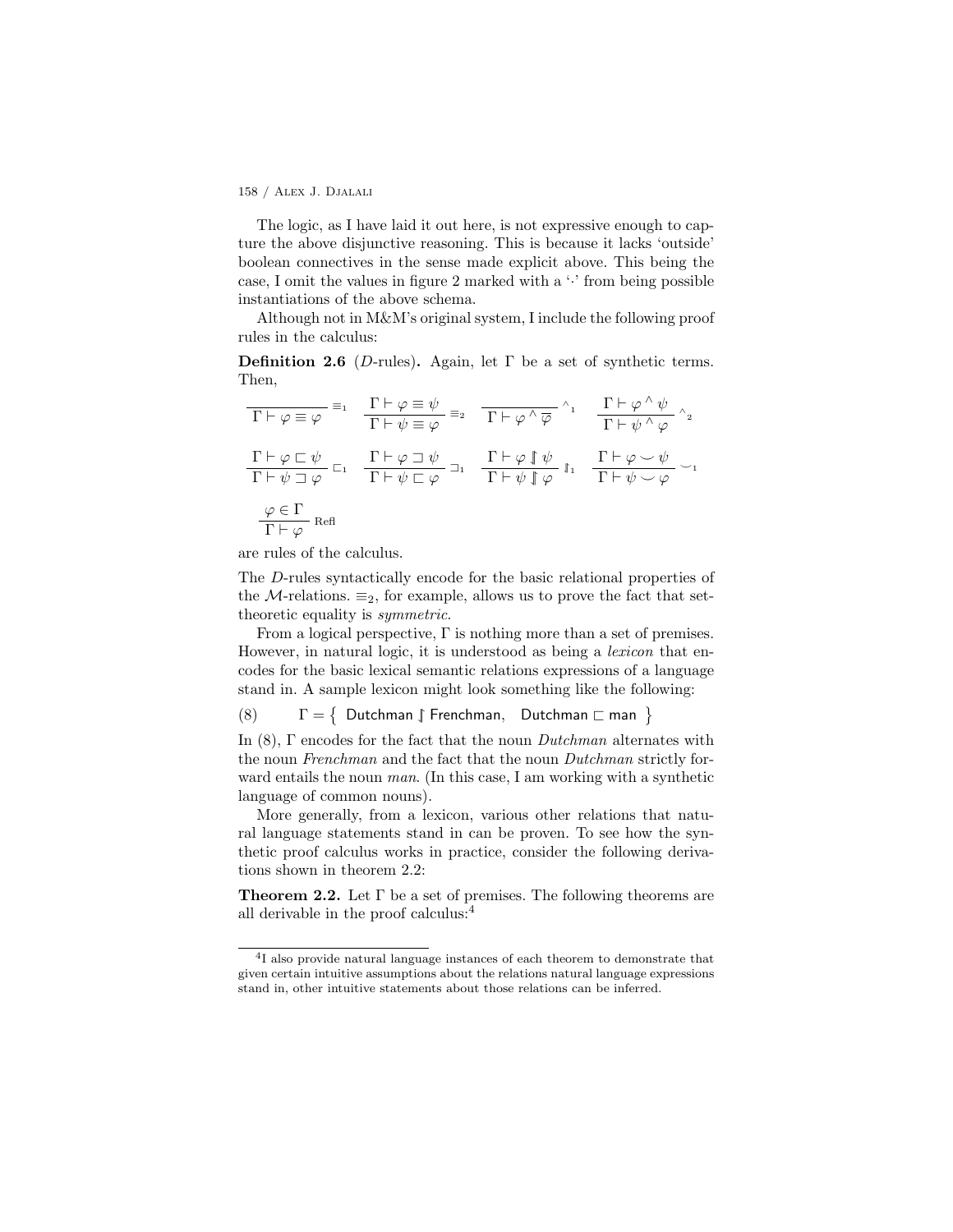SYNTHETIC LOGIC  $/$  159

 $\Box$ 

1. 
$$
\Gamma', \varphi \equiv \psi \vdash \varphi \land \overline{\psi}
$$
  
\n*Proof.*  
\n
$$
\varphi \equiv \psi \in \Gamma
$$
\n
$$
\frac{\varphi \equiv \psi \in \Gamma}{\Gamma \vdash \varphi \equiv \psi} \text{Refl} \qquad \frac{\Gamma \vdash \psi \land \overline{\psi}}{\Gamma \vdash \psi \land \overline{\psi}} \stackrel{\wedge_1}{\equiv},
$$

 $(9)$   $\Gamma',$  Superman  $\equiv$  Clark Kent  $\vdash$  Superman  $\wedge$  Clark Kent 2.  $\Gamma', \varphi \wedge \psi \vdash \varphi \equiv \psi$ 

*Proof.*

Proof.

\n
$$
\frac{\varphi \wedge \psi \in \Gamma}{\Gamma \vdash \varphi \wedge \psi} \text{ Ref } \frac{\Gamma \vdash \psi \wedge \overline{\psi}}{\Gamma \vdash \varphi \equiv \overline{\psi}} \wedge \varphi
$$
\n
$$
(10) \qquad \qquad \Gamma', \text{ hate } \wedge \overline{\text{ hate}} \vdash \text{hates } \equiv \overline{\text{hat}}
$$
\n
$$
3. \Gamma \vdash \varphi \equiv \overline{\overline{\varphi}}
$$
\nProof.

\n
$$
\frac{\Gamma \vdash \varphi \wedge \overline{\varphi} \wedge \varphi}{\Gamma \vdash \varphi \equiv \overline{\overline{\varphi}} \wedge \overline{\overline{\varphi}} \wedge \varphi}
$$
\n
$$
(11) \qquad \qquad \Gamma \vdash \text{human} \equiv \overline{\text{human}}
$$

4. 
$$
\Gamma', \varphi \sqsubset \psi \vdash \overline{\psi} \sqsubset \overline{\varphi}
$$

*Proof.*

$$
\frac{\frac{\varphi \sqsubset \psi \in \Gamma}{\Gamma \vdash \varphi \land \overline{\varphi}} \land_1 \qquad \frac{\varphi \sqsubset \psi \in \Gamma}{\Gamma \vdash \varphi \sqsubset \psi} \text{Refl} \qquad \frac{\Gamma \vdash \psi \land \overline{\psi}}{\Gamma \vdash \overline{\varphi} \land \varphi} \land_1}{\frac{\Gamma \vdash \overline{\varphi} \sqsubset \overline{\psi}}{\Gamma \vdash \overline{\psi} \sqsubset \overline{\varphi}} \sqsupset_1} \land_1, \mathbb{I}
$$

(12) 
$$
\Gamma', \text{dane } \sqsubset \text{dog} \vdash \overline{\text{dog}} \sqsubset \overline{\text{dane}}
$$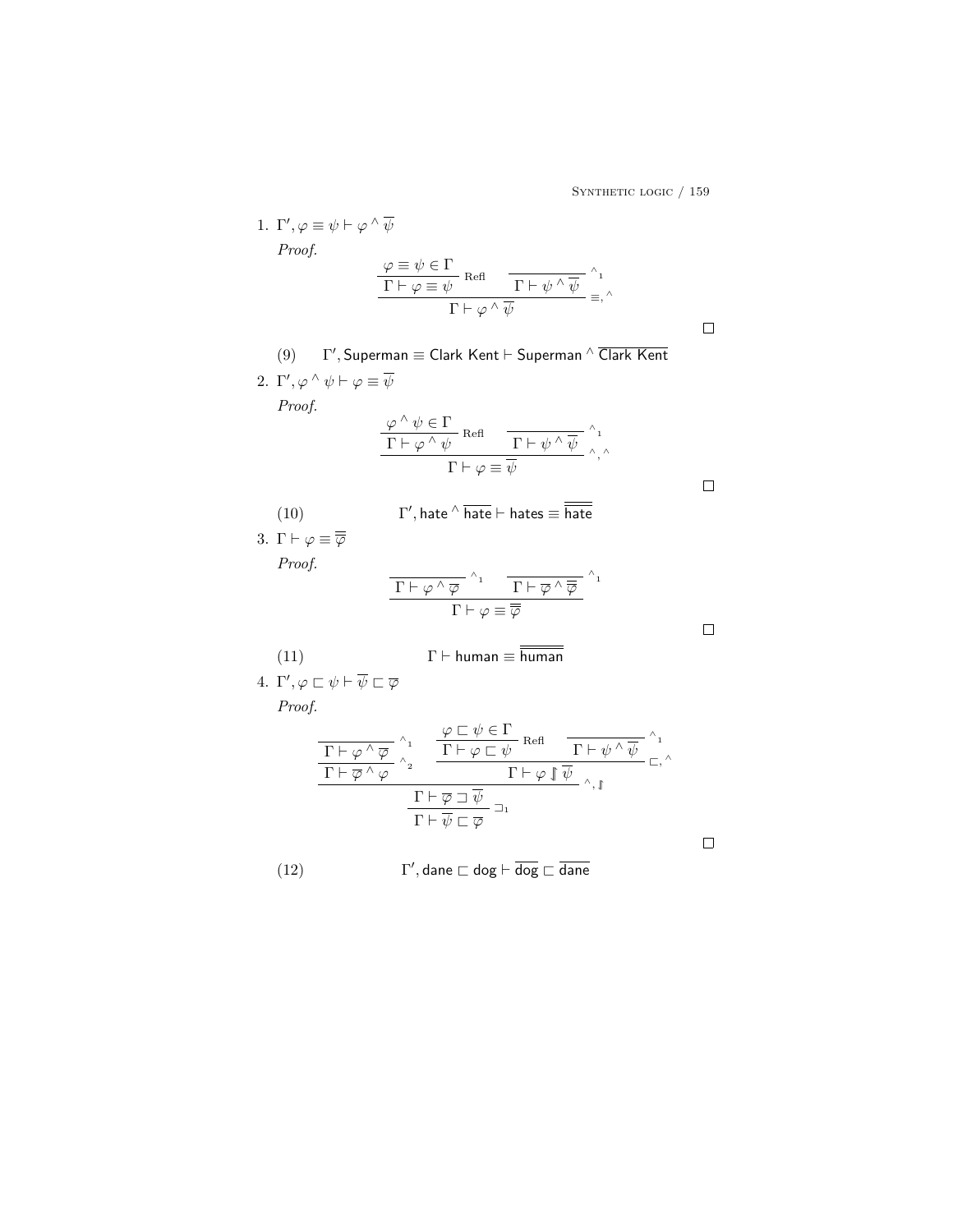5. 
$$
\Gamma', \varphi \sqsupset \psi \vdash \overline{\psi} \sqsupset \overline{\varphi}
$$
  
*Proof.*

$$
\frac{\frac{\varphi \sqsupset \psi \in \Gamma}{\Gamma \vdash \varphi \land \overline{\varphi}} \wedge_2}{\frac{\Gamma \vdash \varphi \land \varphi}{\Gamma \vdash \varphi \land \varphi}} \wedge_2
$$
\n
$$
\frac{\frac{\varphi \sqsupset \psi \in \Gamma}{\Gamma \vdash \varphi \sqsupset \psi} \text{Refl}}{\frac{\Gamma \vdash \varphi \lor \overline{\psi}}{\Gamma \vdash \overline{\psi} \sqsupset \overline{\varphi}} \text{E}_1} \wedge \text{Var}_1
$$

(13) 
$$
\Gamma', \text{dog } \sqsupset \text{dane } \vdash \overline{\text{dane}} \sqsupset \overline{\text{dog}}
$$

6. 
$$
\Gamma', \varphi \uparrow \psi \vdash \varphi \sqsubset \overline{\psi}
$$

*Proof.*

$$
\frac{\varphi \downarrow \psi \in \Gamma}{\Gamma \vdash \varphi \downarrow \psi} \text{ Ref } \frac{\Gamma \vdash \psi \land \overline{\psi}}{\Gamma \vdash \varphi \sqsubset \overline{\psi}} \land_{1}^{\wedge} \sim
$$

 $\Box$ 

 $(14)$ *I*', Dutchman *∫* Frenchman  $\vdash$  Dutchman  $\sqsubset$  Frenchman 7.  $\Gamma', \varphi \smile \psi \vdash \varphi \sqsupset \psi$ 

*Proof.*

 $(15)$ 

$$
\frac{\varphi \smile \psi \in \Gamma}{\Gamma \vdash \varphi \smile \psi} \stackrel{\text{Refl}}{\text{Refl}} \frac{\Gamma \vdash \psi \land \overline{\psi}}{\Gamma \vdash \varphi \land \overline{\psi}} \searrow^{\text{Neg}}_{\land}
$$
\n
$$
\Gamma', \text{animal} \smile \frac{\overline{\psi}}{\text{human}} \vdash \text{animal} \sqsupset \frac{\overline{\psi}}{\text{human}}
$$

Importantly, all of the above proofs are *invertible*. That is to say,  $\Gamma', \varphi R \psi \vdash \varphi' S \psi'$  just in case  $\Gamma', \varphi' S \psi' \vdash \varphi R \psi$ .

Finally, in order to capture the notion of an inconsistent premise set, I instead add the inference rule given in definition 2.7 to the proof calculus:

**Definition 2.7** (Explosion). Let  $\Gamma$  be a set of synthetic terms. Then,

$$
\frac{\Gamma \vdash \varphi R\psi \qquad \Gamma \vdash \varphi S\psi \qquad \text{for } R \neq S}{\Gamma \vdash \varphi' T\psi' \text{ for all } \varphi' T\psi'} \text{ Exp}
$$

is a rule of the calculus.

This rule states that if, from an arbitrary premise set  $\Gamma$ , two synthetic statements that claim the proper term  $\varphi$  stands in a *M*-relation with the proper term  $\psi$  different from the other, then every synthetic term is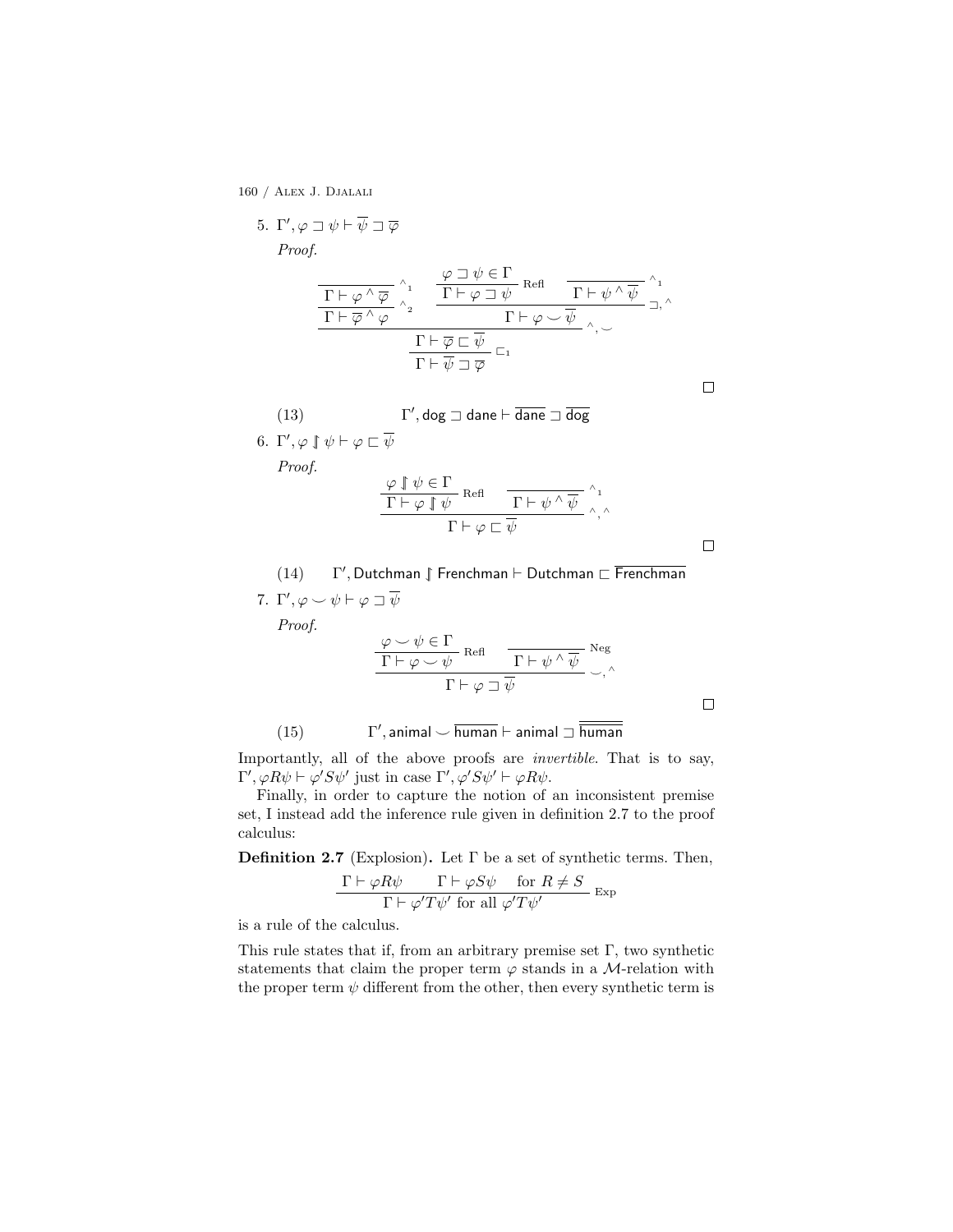$\Box$ 

derivable from that premise set. The principle of explosion has its roots in the latin term *ex falso quodlibet*, which means 'from a contradiction anything follows'. In this setting, Exp is the proof-theoretic realization of theorem 2.1. Now I can define what it is for a premise set to be consistent:

**Definition 2.8** (Consistency).  $\Gamma$  is consistent if, and only if  $\Gamma \nvdash \varphi R\psi$ for some synthetic term  $\varphi R \psi$ .

In classical propositional logic, for example, a consistent set of premises is a set that does not prove falsum. From this definition, for any arbitrary premise set  $\Gamma$  to prove every formula of a language is for that premise set to be *inconsistent*. So, I take what is a theorem in classical logic as my definition for inconsistency here. Theorem 2.3 gives an example of an inconsistent set:

**Theorem 2.3.**  $\Gamma = {\varphi \sqsubset \psi, \psi \sqsupset \vartheta, \varphi \smile \vartheta}$  is *inconsistent*.

*Proof.*

$$
\frac{\varphi \sqsubset \psi \in \Gamma}{\Gamma \vdash \varphi \sqsubset \psi} \xrightarrow{\text{Refl}} \frac{\varphi \smile \vartheta \in \Gamma}{\Gamma \vdash \varphi \smile \vartheta} \xrightarrow{\text{Refl}} \frac{\varphi \downarrow \vartheta \in \Gamma}{\Gamma \vdash \varphi \smile \vartheta} \xrightarrow{\text{Refl}} \frac{\psi \sqsupset \vartheta \in \Gamma}{\Gamma \vdash \psi \sqsupset \vartheta} \xrightarrow{\text{Refl}} \text{Refl}
$$
\n
$$
\frac{\Gamma \vdash \psi \smile \vartheta}{\Gamma \vdash \varphi' T \psi' \text{ for all } \varphi' T \psi'} \xrightarrow{\text{Exp}} \text{Exp}
$$

## 2.2 Completeness

Finally, the logic laid out here can be shown to be complete.

**Theorem 2.4** (Completeness). Let  $\Gamma$  be a set of synthetic terms. Then

$$
\Gamma \vdash \varphi R \psi \Leftrightarrow \Gamma \models \varphi R \psi
$$

As usual, *soundness* is trivial, but tedious, as it involves proving the statement of the theorem for all the inference rules of the calculus. I leave it as an exercise to the reader; and the remainder of this section proving the *adequacy of the calculus*, reasoning via the contraposition.

(16) 
$$
\Gamma \not\vdash \varphi R \psi \Rightarrow \Gamma \not\models \varphi R \psi
$$

The proof will proceed as normal via a model existence lemma, and essentially follows Moss (2010). The model we construct will be a *term model*.

**Lemma 2.1** (Model Existence). Let  $\Gamma$  be a set of synthetic terms. If  $\Gamma$  is consistent, then  $\Gamma$  has a model.

Model existence will be proved via a *representation theorem*.

I begin first by defining the necessary algebraic machinery.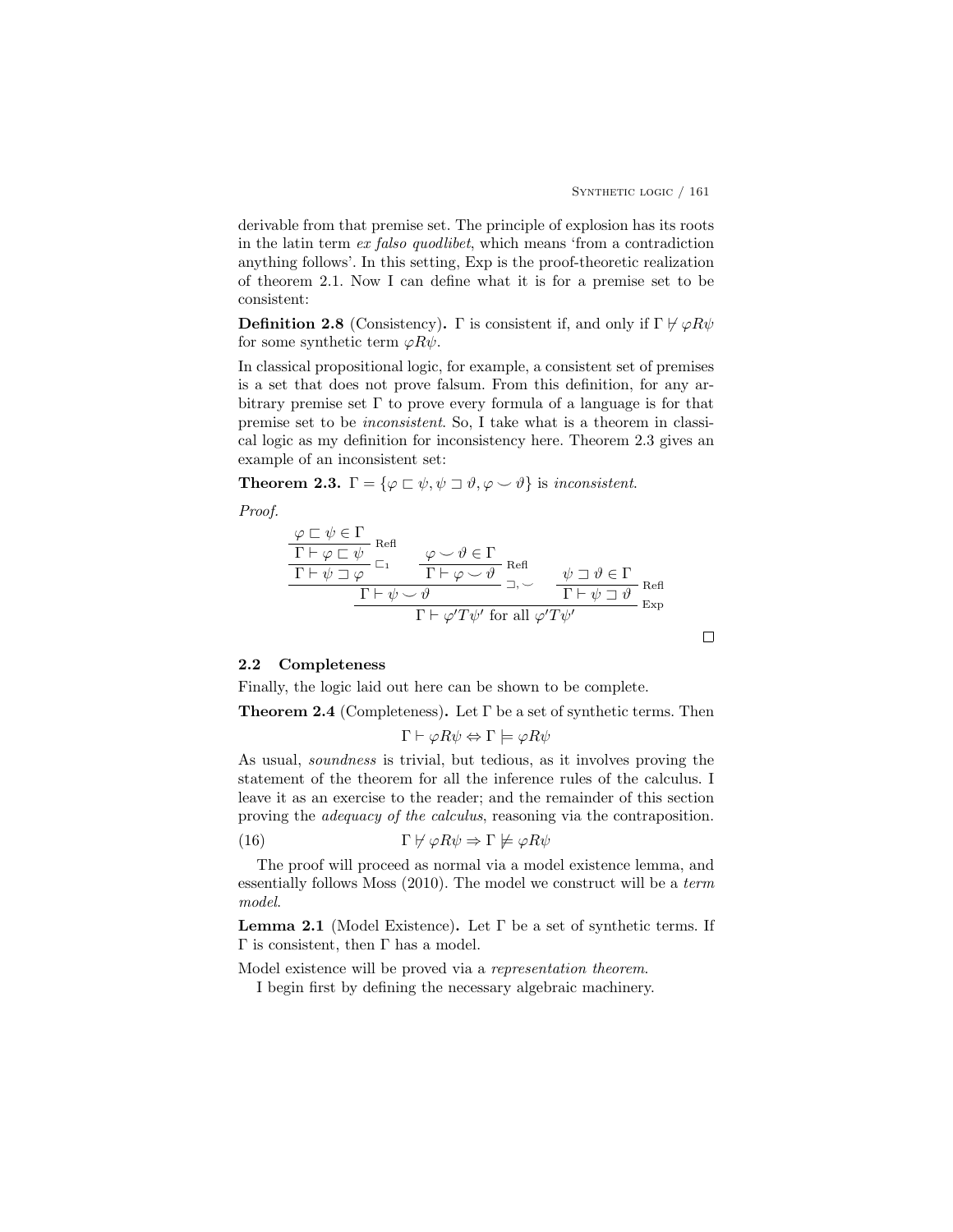**Definition 2.9** (Orthoposets). An *orthoposet* is a tuple  $(P, \leq, 0, -)$ such that

- 1.  $(P, \leq)$  is a partial order;
- 2. 0 is a minimal element, i.e.,  $0 \leq x$  for all  $x \in P$ ;
- 3.  $x \leq y$  if, and only if  $\overline{y} \leq \overline{x}$ ;
- 4.  $\overline{\overline{x}} = x$
- 5. If  $x \leq y$  and  $x \leq \overline{y}$ , then  $x = 0$ .

An orthoposet is a partial order with a minimal element. The third clause guarantees that the contraposition holds; clause four is the law of double negation; and the final clause guarantees that any inconsistent element just is the minimal element. Importantly for me, every consistent set of premises  $\Gamma$  induces an orthoposet on the domain of proper terms  $\Phi$ .

**Lemma 2.2.** If  $\Gamma$  is consistent, then  $\Gamma$  induces an orthoposet on  $\Phi$ .

*Proof.* For  $\varphi, \psi \in \Phi$ , define the relation  $\leq_{\Gamma}$  as follows:

(17) 
$$
\varphi \leq_{\Gamma} \psi \Leftrightarrow \Gamma \vdash \varphi \equiv \psi \text{ or } \Gamma \vdash \varphi \sqsubset \psi
$$

 $\leq_{\Gamma}$  induces an equivalence relation on  $\Phi$ :

(18) 
$$
[\varphi]_{=\Gamma} = {\psi \mid \varphi \leq_{\Gamma} \psi \text{ and } \psi \leq_{\Gamma} \varphi}
$$

To prove that  $=_{\Gamma}$  is an equivalence relation, observe that  $\varphi \leq_{\Gamma} \psi$  and  $\psi \leq_{\Gamma} \varphi$  if, and only if  $\Gamma \vdash \varphi \equiv \psi$  and  $\Gamma \vdash \psi \equiv \varphi$ , lest  $\Gamma$  be inconsistent. So, the only interesting case is transitivity, which is guaranteed by the  $M$ -rule  $\equiv$ , $\equiv$ .

Now, let  $\Phi^*$  be the quotient  $\Phi/ =_{\Gamma}$  and define the relation  $\leq$  as follows:

(19) 
$$
[\varphi]_{=r} \leq [\psi]_{=r} \Leftrightarrow \forall x \in [\varphi]_{=r} \forall y \in \leq [\psi]_{=r} (x \leq_\Gamma y)
$$

Observe that  $[\varphi]_{=_{\Gamma}} \leq [\psi]_{=_{\Gamma}}$  if, and only if  $\forall x, y$  such that  $x \in [\varphi]_{=_{\Gamma}}, y \in$  $[\psi]_{r}$ ,  $\Gamma \vdash x \equiv y$  or  $\forall x, y$  such that  $x \in [\varphi]_{r}$ ,  $y \in [\psi]_{r}$ ,  $\Gamma \vdash x \sqsubset y$ . Clearly,  $\leq$  is a partial order. Reflexivity and anti-symmetry are trivial. Transitivity can be gotten from either  $\equiv$ ,  $\equiv$  or  $\sqsubset$ ,  $\sqsubset$ .

As  $\Gamma$  is assumed to be consistent, there is no  $\varphi \leq \overline{\varphi}$ . Therefore, add fresh elements 0, 1 to  $\Phi^*$ , setting  $\overline{0} = 1$  and  $0 < x < 1$  for all  $x \in \Phi^*$ . Finally, set  $[\overline{\varphi}]_{=_{\Gamma}} = [\varphi]_{=_{\Gamma}}$ . I claim  $(\Phi^*, \leq, 0, -)$  is an orthposet. Condition 3 of definition 2.9 can be gotten by theorem 2.2.4, and condition 4 is obtained by theorem 2.2.3. The final condition holds vacuously, as  $\Gamma$  is assumed to be consistent.  $\Box$ 

Before continuing with the proof proper, I will need a few more algebraic notions.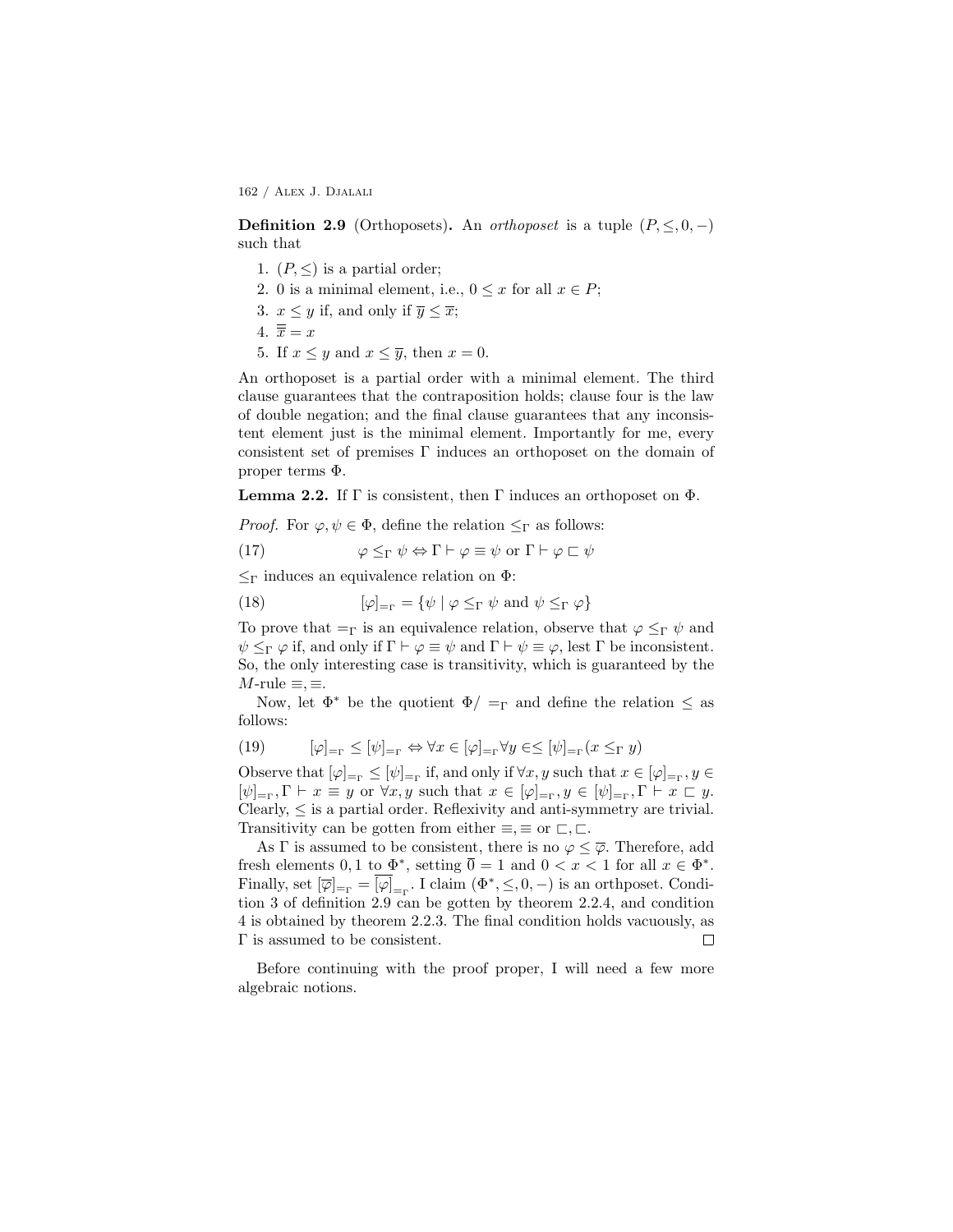**Definition 2.10** (Points). A *point* of an orthoposet is a subset  $S \subseteq P$ with the following properties:

- 1. If  $x \in S$  and  $x \leq y$ , then  $y \in S$  (*S* is *upward-closed*);
- 2. For all *x*, either  $x \in S$  or  $\overline{x} \in S$  (*S* is *complete*), but not both (*S* is *consistent*).

A point is similar to an *ultrafilter*. It is closed under upward entailment and makes a decision for every element in the domain whether that element or its complement, but not both, is a member of that point.

The following lemma, due to Moss (2010), will prove useful in the construction of the necessary model.

**Lemma 2.3.** For a subset, *T*, of an orthoposet  $P = (P, \leq, 0, -)$ , the following are equivalent:

- 1. *T* is a subset of a point *S* in *P*;
- 2. For all  $x, y \in T, x \nleq \overline{y}$ .

As is common in algebra, the notion of a *morphism* will play an essential role in proof by representation.

Definition 2.11 (Morphism). A *morphism* of orthoposets is a map *f* such that

- 1. if  $x \leq y$  then  $f(x) \leq f(y)$ ;
- 2.  $f(\overline{x}) = \overline{f(x)}$ ;
- 3.  $f(0) = 0$ .

We say that *f* is *strictly* order-preserving if  $x \leq y$  if, and only if  $f(x) \leq f(y)$ . That is to say a strict morphism is a bi-directional order and complementation preserving map.

At the outset, we stated our proof of completeness will proceed via representation. The most well-known representation theorem is Stone's, which states that every boolean algebra can be represented as a system of sets ordered by the inclusion relation. As Moss (2010) observes, it has long been established in quantum logic that every orthoposet can be represented as a system of sets also ordered by the inclusion relation (Zierler and Schlessinger 1965; Calude et al. 1999).

**Theorem 2.5** (Representation). Let  $P = (P, \leq, 0, -)$  be an orthoposet. There is a set, points $(P)$ , and a strict morphism  $f$  such that

 $f: P \to \mathcal{P}(\text{points}(P))$ 

The proof is gotten by defining  $f(x) = \{S \in \text{point}(P) \mid x \in S\}$ . I refer the reader to Moss (2010) for the remainder of the proof.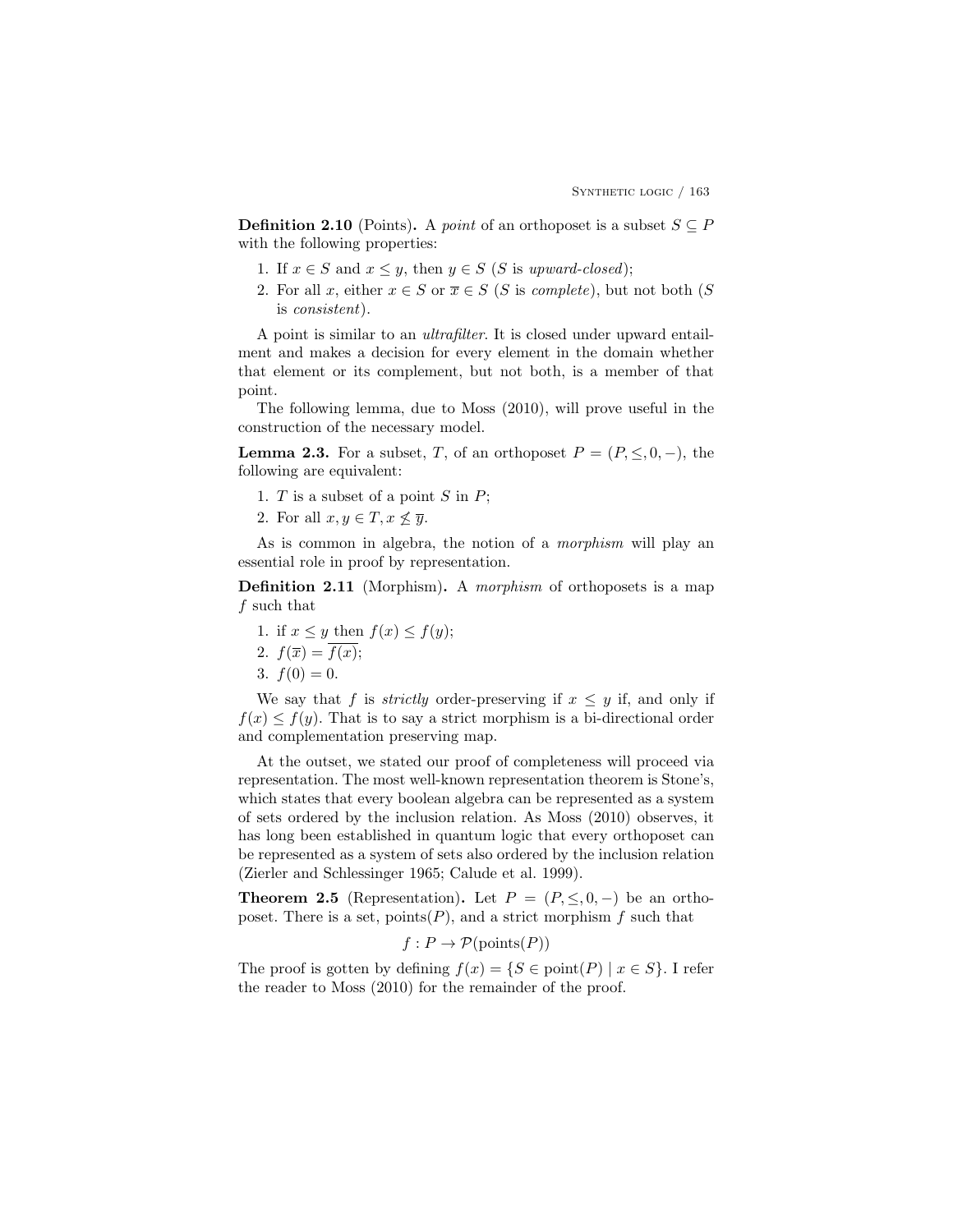We are now equipped with all the algebraic machinery we need to prove lemma 2.1.

*Proof.* As  $\Gamma$  is consistent, I invoke lemma 2.2 and theorem 2.5 to conclude  $\Phi$  can be represented as a system of sets. In particular, define  $g: \Phi \to \Phi_{=_{\Gamma}}$  such that  $\varphi \mapsto [\varphi]_{=_{\Gamma}}$  and let f be the strict morphism defined in theorem 2.5.

Now, let  $M = (points(\Phi^*), AAA \cdot BBB)$ , such that  $AAA \cdot BBB =$  $g \circ f$ , the composition of  $g$  with  $f$ . I claim that M a synthetic model. I must check that it has the properties stipulated in definition 2.2. The first condition on the valuation function can be shown to hold as follows:

| $AA\overline{\varphi}BBB=f(g(\overline{\varphi}))$ |                                           | by construction of               |
|----------------------------------------------------|-------------------------------------------|----------------------------------|
|                                                    |                                           | $AAA \cdot BBB$                  |
| $= f(g(\varphi))$                                  |                                           | $[\varphi]=[\overline{\varphi}]$ |
| $= f(g(\varphi))$                                  |                                           | $f$ is a morphism                |
|                                                    | $=$ points $(\Phi^*)$ – $f(g(\varphi))$   | by set theory                    |
|                                                    | $=$ points( $\Phi^*$ ) – $AAA\varphi BBB$ | by construction of               |
|                                                    |                                           | $AAA \cdot BBB$                  |
|                                                    |                                           |                                  |

To show that no proper term is interpreted vacuously two conditions must be shown to hold. I begin by proving no proper term is interpreted as  $\varnothing$ . Consider the set  $T = {\{\varphi\vert_{=r}}\}$ .  $[\varphi]_{=r} \not\leq [\overline{\varphi}]_{=r}$ , else  $\Gamma$  would be inconsistent, contradicting the initial assumption. So,  $[\varphi]_{=_{\Gamma}} \not\leq [\varphi]_{=_{\Gamma}}$ , and applying lemma 2.3, I conclude *T* to be a subset of some point  $S \in \text{points}(\Phi_{\Gamma}^*)$ . By the construction of  $AAA \cdot BBB$ ,  $T \in AAA\varphi BBB$  =  $f(g(\varphi))$ , a non-empty set.

To show that no proper term is interpreted as points( $\Phi^*$ ), observe that, by the above,  $AAA\overline{\varphi}BBB$  is non-empty. Let *S* be such a witness. Suppose that  $S \in AAA\varphiBBB$ . So,  $g(\varphi) \in S$ , but so is  $g(\overline{\varphi}) = g(\varphi)$ by the construction of the function. This contradicts the fact that *S* is consistent. So,  $S \notin AAA\varphi BBB$  and we have found the necessary point. point.

Lemma 2.4. Let M be the model constructed above. Then

$$
\mathbb{M} \models \varphi R \psi \Leftrightarrow \Gamma \vdash \varphi R \psi
$$

*Proof.* This proof relies on the fact that both *g* and *f* are monotone functions. The most important cases, here, are where  $R = \equiv$  and  $R = \sqsubset$ , as every other case can be derived from these two, as theorem 2.2 indicates. Technically, one need consider the various possibilities where  $\varphi = \psi$  or  $\psi = \overline{\varphi}$ , etc. However, most of these cases contradict the fact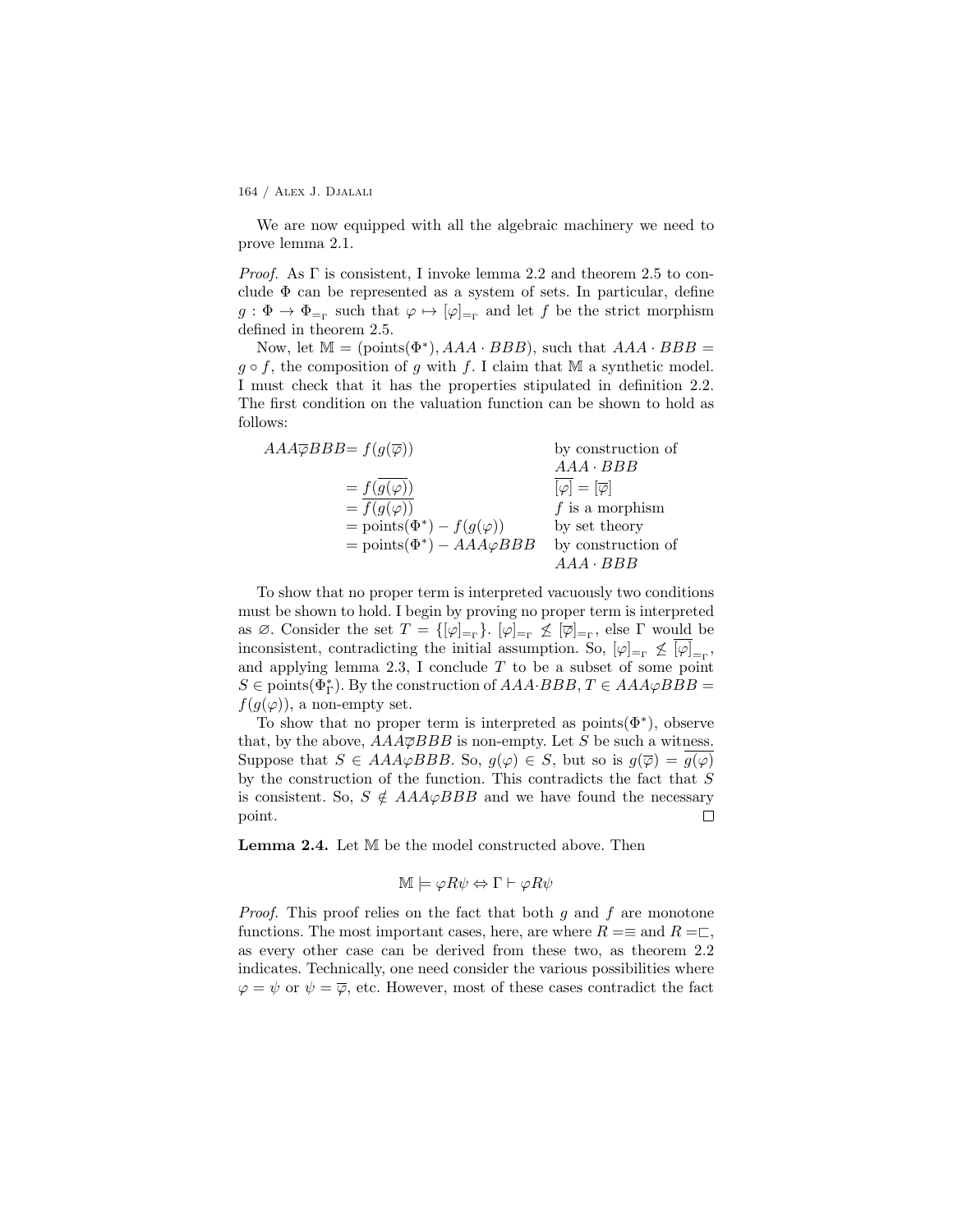$\Box$ 

that  $\Gamma$  was assumed to be consistent, and the remainder are analagous to the following.

1. 
$$
R = \equiv
$$
  
\n
$$
\Gamma \vdash \varphi \equiv \psi \Leftrightarrow \varphi \leq_{\Gamma} \psi \text{ and } \psi \leq_{\Gamma} \varphi
$$
\n
$$
\Leftrightarrow g(\varphi) = g(\psi)
$$
\n
$$
\Leftrightarrow f(g(\varphi)) = f(g(\psi))
$$
\n
$$
\Leftrightarrow AAA\varphiBBB = AAA\psiBBB
$$
\n
$$
\Leftrightarrow \Gamma \models \varphi \equiv \psi
$$

2.  $R = \square$ 

$$
\Gamma \vdash \varphi \sqsubset \psi \Leftrightarrow \varphi \leq_{\Gamma} \psi \text{ and } \psi \nleq_{\Gamma} \varphi
$$
  
\n
$$
\Leftrightarrow g(\varphi) \leq g(\psi) \text{ and } g(\psi) \nleq g(\varphi)
$$
  
\n
$$
\Leftrightarrow f(g(\varphi)) \subset f(g(\psi))
$$
  
\n
$$
\Leftrightarrow AAA\varphiBBB \subset AAA\psiBBB
$$
  
\n
$$
\Leftrightarrow \Gamma \models \varphi \sqsubset \psi
$$

The remainder of the proof of theorem 2.4 is gotten in the standard way.

#### 3 Conclusion

When I first began work in this area, my intention was to understand the underlying logic of M&M's join table. I did so by giving it a natural set-theoretic semantics and a simple proof calculus. Having done so, I was able to prove completeness via representation. I think, though, that there are broader implications in this line of research.

First and foremost, the logic I have presented here can be understood as a logic underlying a NL lexicon like that of English, if the MacCartney relations are interpreted as lexical semantic relations. More specifically, a synthetic logic can be understood as being the logic of a lexical network like that of, say, WordNet, as it allows us to (begin to) answer the question: If an expression  $\alpha$  stands in a lexical semantic relation with  $\beta$ , and  $\beta$  stands in a (possibly different) lexical semantic relation with  $\gamma$ , what lexical semantic relation does  $\alpha$  stand in with  $\gamma$ ?

Second, I conjecture that the logic here can be embedded in Moss's (2010) syllogistic fragment that contains complements, suggesting that there is much work left to be done with synthetic logic itself. Third, I have not begun to explore the complexity of a synthetic language. If we are interested in logics that have (viable) computational reflexes, to